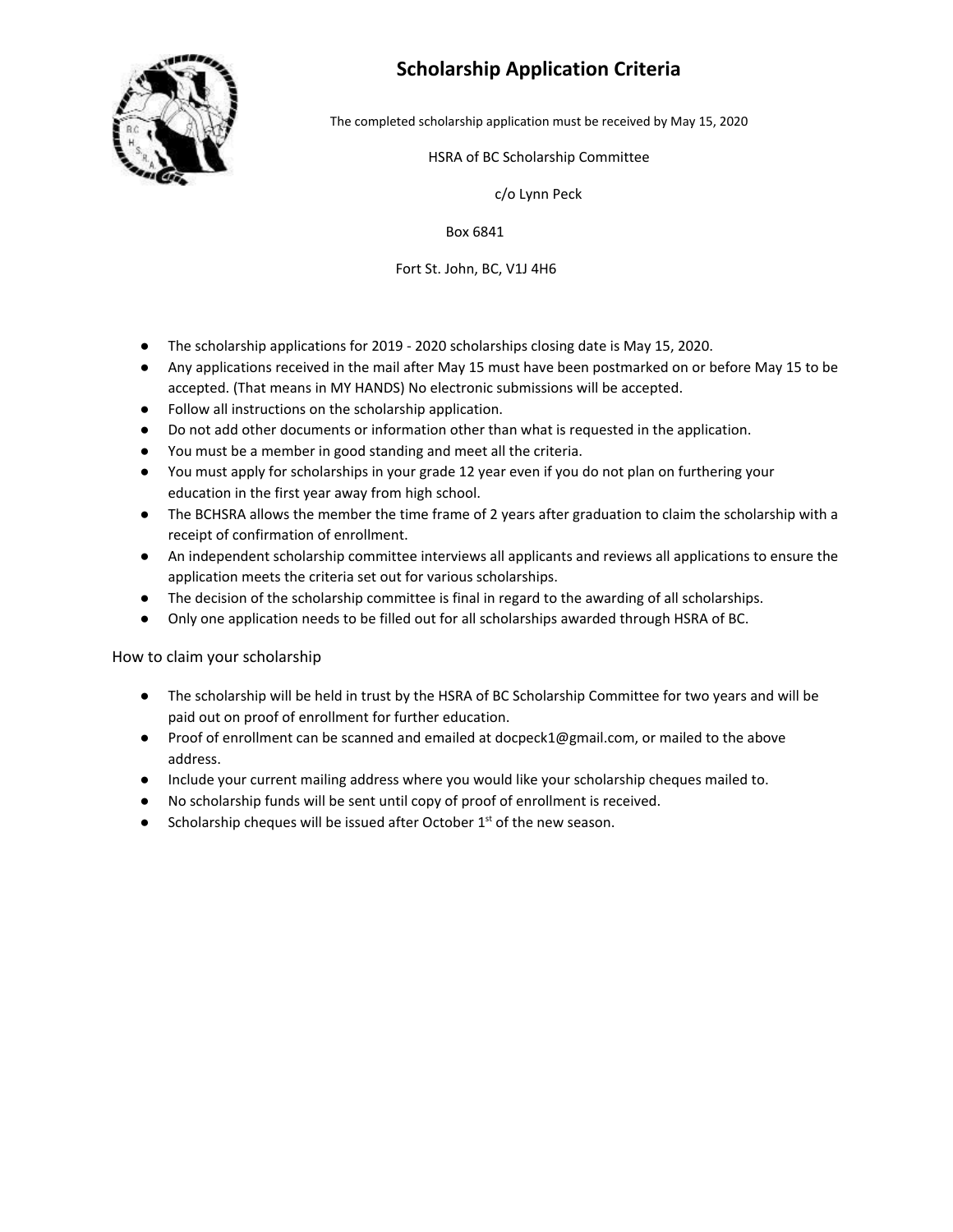# Scholarship Application Form 2020

|                                                                                                |                  | BIRTHDATE_________________________________GENDER____________M___________________F |                  |           |
|------------------------------------------------------------------------------------------------|------------------|-----------------------------------------------------------------------------------|------------------|-----------|
| <b>GIRLS EVENTS</b>                                                                            | <b>EVENT REP</b> | <b>BOYS EVENTS</b>                                                                | <b>EVENT REP</b> |           |
| <b>Barrel Racing</b>                                                                           |                  | Tie down Roping                                                                   |                  |           |
| Pole Bending                                                                                   |                  | <b>Steer Wrestling</b>                                                            |                  |           |
| Breakaway Roping                                                                               |                  | <b>Bull Riding</b>                                                                |                  |           |
| Goat Tying                                                                                     |                  | Saddle Bronc                                                                      |                  |           |
| Queen Event                                                                                    |                  | Bareback                                                                          |                  |           |
| <b>Girls Cutting</b>                                                                           |                  | <b>Boys Cutting</b>                                                               |                  |           |
| <b>Working Cowhorse</b><br>$\frac{1}{2}$ and $\frac{1}{2}$ and $\frac{1}{2}$ and $\frac{1}{2}$ |                  |                                                                                   |                  |           |
| <b>Team Roping</b>                                                                             |                  | <b>Team Roping</b>                                                                |                  |           |
| <b>STUDENT EXECUTIVE:</b>                                                                      | President        | Vice President                                                                    |                  | Secretary |

● How long have you been a member of the NHSRA Junior Division?

\_\_\_\_\_ not at all \_\_\_\_\_\_\_\_one year \_\_\_\_\_\_two years \_\_\_\_\_\_three years

● How long have you been a member of NHSRA High School Division?

\_\_one year  $\frac{1}{2}$  two years  $\frac{1}{2}$  three years  $\frac{1}{2}$  four years

● Are your parents or siblings either past or current members of BCHSRA?

\_\_\_\_\_Mother \_\_\_\_\_Father \_\_\_\_\_Siblings

I certify that the statements made, and the information contained in this application is true to the best of my knowledge. I understand that decision of the scholarship committee is final in regards to the awarding of scholarships.

STUDENT SIGNATURE \_\_\_\_\_\_\_\_\_\_\_\_\_\_\_\_\_\_\_\_\_\_\_\_\_\_\_\_\_\_\_\_\_\_\_\_\_\_\_ DATE\_\_\_\_\_\_\_\_\_\_\_\_\_\_\_\_\_\_\_\_\_